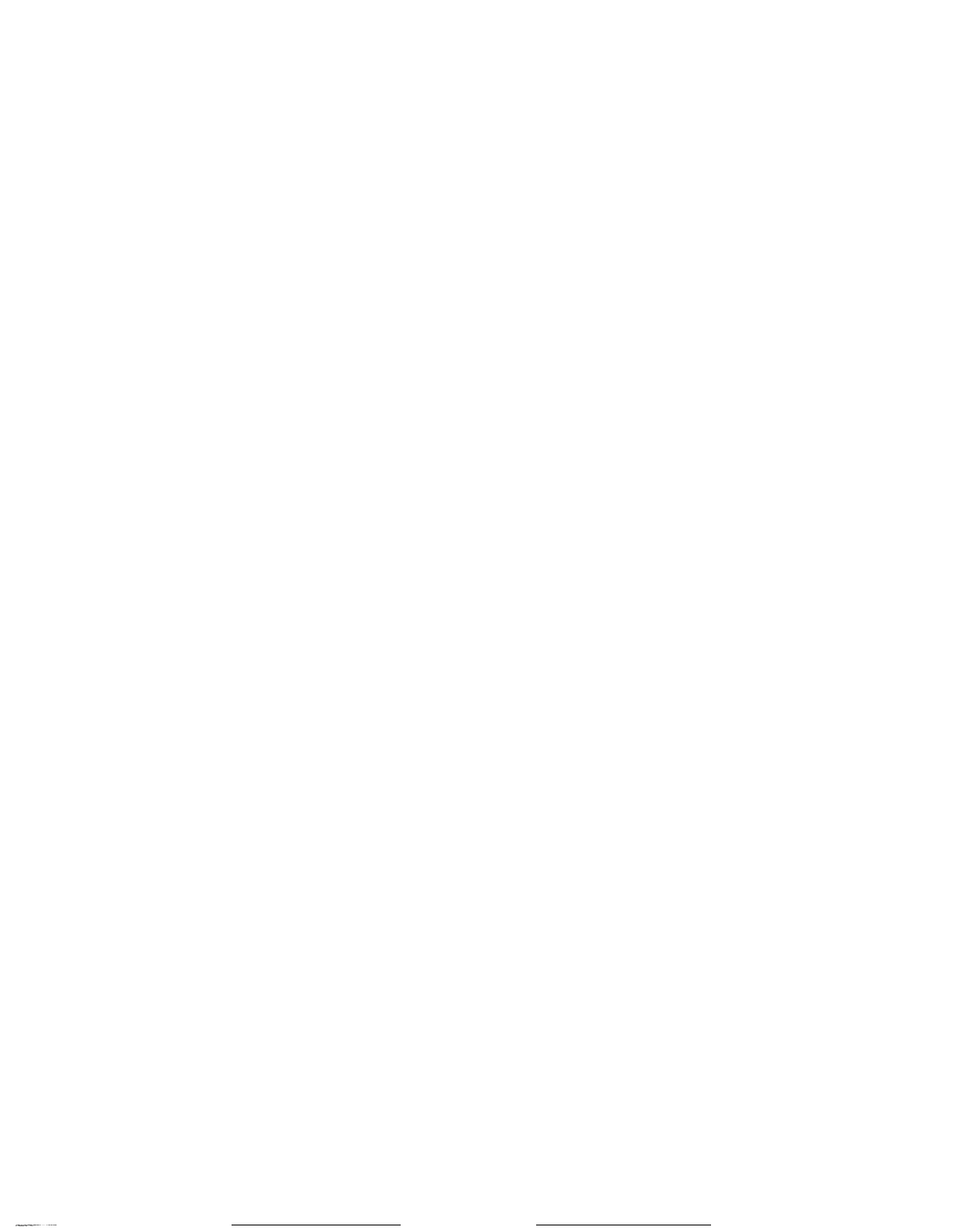# **ANALYSIS OF THE HAPPYLAND SOCIAL CLUB FIRE WITH HAZARD I**

**By Richard W. Bukowskl, P.E.** and **Robert C. Spetzler,** Building and Fire Research Laboratory, NIST, Gaithersburg, MD **20899** 

#### **BACKGROUND**

In the early morning hours of March **25,1990** a tragic fire took the lives of **87** persons at **a** neighborhood club in **the**  Bronx, New York. A few days later, the New York City Fire Department requested the assistance of the Center for Fire Research (CFR) in understanding the factors which contributed to this high death toll and to develop a strategy that might reduce the risk of a similar occurrence in the many similar dubs operating in the city. It was not the purpose of the CFR work to examine cause and origin, nor criminal or negligent actions which may or may not have taken place before or after the incident.

In responding to this request, CFR staff visited the fire scene on March **29** to obtain information needed to perform an analysis with the HAZARD I Fire Hazard Assessment Method.' Physical measurements taken on site along with floorplan drawings and newspaper accounts provided the only data on which this analysis was based. No material samples were taken and no testing was performed.

#### **THE BUILDING**

The floorplan drawings obtained from the New York Fire Department are shown in [Figure](#page-9-0) **1.** Wall finish throughout the interior of the building was 316-inch wood paneling. The ceilings were low density fiberboard tiles in the first floor entry and bar, and gypsum board elsewhere. The fiberboard tiles were installed on furring strips under the floor joists and the paneling was on furring strips over plaster. Note the partial sprinkler system on the second floor.

#### **THE FIRE**

From information reported in the media and observations of the CFR staff during **an** on-site investigation, the ignition scenario for this fire was as follows. One dollar's worth (about three quarters of a gallon) of gasoline was poured on the floor of the entryway and ignited.\* The door from the

entryway to the street was believed to be open and the **door**  from **the** entryway to the bar was believed to be closed. **The**  fire quickly spread to the combustible interior finish within **the**  entry area **and,** at some point someone opened the **door**  from the bar to **the** entryway to go wt.3 This opened a path for fire to **spad** from the entryway into the first floor bar area.

At some point before or after this interior door was opened, an employee and a patron escaped through the service entrance which was reportedly closed4 It is undear whether these doors were left open or closed and reopened after the fire department arrived. The fire department entered through the front doors and quickly brought the fire under control4 Of the seven sprinkler heads on the second floor, four opened, two did not, and one was missing at the time of the site visit, but water stain patterns on the ceiling indicated that it had been in place and activated during the fire.<sup>5</sup> Based on damage observations made at the scene, the hollow core door at the base of the front stairway was believed to be closed through most of the fire.

#### **THE VICTIMS**

Newspaper accounts indicate that 68 of the **87** victims were recovered from the second floor where they succumbed **b** toxic smoke6 The remainder of **the** bodies were recovered from the first floor **(11** from the rear restroom), $6$  each having some bums in addition to smoke inhalation. There were at least three survivors and possibly a few more.<sup>3</sup>

#### **THE APPROACH**

Given the limited scope of the CFR involvement, the HAZARD **I1** software was used to develop an approximate reconstruction of the fire events. The details of the building arrangement and construction, and the ignition sequence described above, were entered into the HAZARD I routines. A series of computer runs were made examining the possible ventilation conditions associated with which doors to the exterior might have been open, and when they might

**3 26,1990.**  "No Escape in Bronx," New York Times, March

**4**  Bureau Chief, NY Fire Department. Personal Communications, Hodgens, J. J., Assistant

5 **1990.**  Observed by CFR staff during on-site visit, March **30,** 

**6 26,1990.**  "Dream Turns into Nightmare", USA Today, March

<sup>1.</sup> Bukowski, R. W., Peacock, R. D., Jones, W. W., and Forney, C. L., HAZARD I - Fire Hazard Assessment Method, NIST Handbook **146,** Natl. lnst Stand. Tech., Gaithersburg, MD **20899 (1989).** 

<sup>2. &</sup>quot;Portrait of Suspect in Social Club Blaze Emerges," New York Times, March **26,1990.**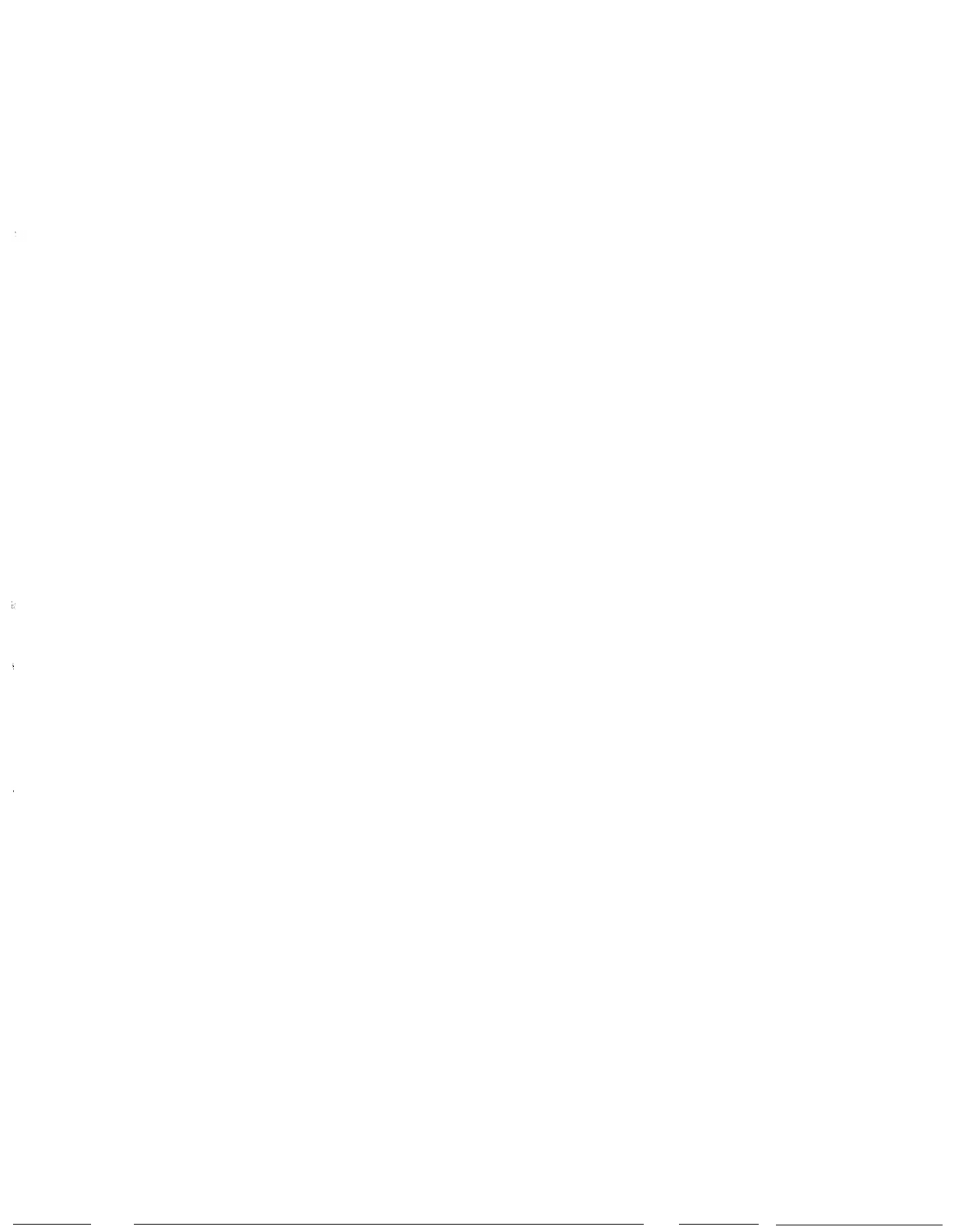have been opened. This is critical in understanding the fire development since this fire quickly became ventilation controlled. This is the point that the burning rate becomes controlled by the availability of air necessary for combustion rather than by the rate at which fuel is vaporized. Both the computer reconstruction of the fire events and the limited extent of burning in the building<sup>5</sup> support this position. Thus, the burning rate was influenced more by ventilation than by fuel characteristics (e.g., type, quantity, exposed area). The combination of door openings predicting results which best match the observed damage conditions would be assumed to represent the likely conditions during the fire.

The next step was the examination of potential mitigation strategies that could have influenced the outcome of this fire. Initially, four possible approaches were identified:

• Provide a complete automatic sprinkler system.

• Install a door at the base of the rear stairs to prevent combustion products from travel to the second floor.

• Install a second means of egress trom the second floor.

Upgrade all interior finish materials to noncombustible materials that would not contribute to the fire.

For each strategy, the ability to mitigate the life loss was evaluated and the retrofit cost estimated. Cost is an important determinate of whether any strategy is realistic since high costs may result in a reluctance by building owners to comply with code mandates.

#### **THE ANALYSIS**

The room dimensions and estimated fire characteristics for the interior finish materials were entered into HAZARD 1. FPETOOL<sup>7</sup> was employed to make estimates of the burning rate of the gasoline and the combustible ceiling and walls of the entryway. The resulting potential energy release rate profile for the gasoline alone and in combination with the ignited combustible material are shown as "GASOLINE FIRE" and "TOTAL POTENTIAL FIRE" in figure 2a. The difference between the potential rate of heat release and the rates of heat release predicted by HAZARD I for the cases analyzed (except the gasoline fire) results from the impact of the limited air supply. The rate of heat release estimated by HAZARD I for the *case* where the only combustible material was the gasoline is identical to the potential rate of heat release of the gasoline. This was because the available air supply was sufficient to freely bum all of the gasoline.

The execution of HAZARD I requires specific input data. In addition to the potential rate of heat release, the data listed in [Table 1](#page-14-0) was used. The area of the gasoline fire is a judgment estimate as no specific data exist on exactly how the reported gasoline pou? occurred. The value used represents a circular pool about **3** feet in diameter. The area of interior finish is approximately that burned in the fire **as**  estimated by CFR **staff.5** The other values are generic values typical for gasoline and plywood or fiberboard interior finish materials.

The predicted conditions within the building for the incident (labeled *base fire)* and for each mitigation strategy are presented in the figures 2 through 5. Data for a single variable (e.g., temperature, oxygen concentration) are presented in each figure consisting of a graph for each room with a curve for each case examined. All graphs for a given variable use the same scale for easy comparisons.

With these **as** input data, the FAST model was utilized to examine the room temperatures and gas concentrations predicted in the various spaces within the Club **as** a function of whether and when the doors to the service entrance and those to the entryway were open. The results of these calculations are presented next.

## **SERVICE ENTRANCE**

The analysis assumes that the exterior service entry door and the door between the service entry and the bar room were initially closed. At some point early in the fire, the two uninjured survivors exited through these doors, probably leaving both open.<sup>3</sup> Since there were no automatic closers on either door, it is assumed that in the rush they did not delay to close the doors behind them. There was fire damage to the service corridor and the exterior of the building above that  $d$ oor,<sup>5</sup> so these two doors were certainly open for some time during the fire. Since the volume of the service corridor is small compared to the remaining volume of the building, the question of interest is whether both remained open after they were used for escape or whether either was closed.

The calculations show that the obtained conditions are much less sensitive to the position of these doors than to the doors to the entryway. The HAZARD I computations indicate that the service entrance doors have a noticeable effect on increasing burning in the bar room but only a minor effect on burning in the entryway. Thus it was assumed that the service entrance doors were open throughout the incident.

## **ENTRYWAY**

The assumed sequence of events has the exterior door open throughout and the interior door initially closed. At some time after the gasoline was ignited, a person opened the interior door, saw the fire, and ran out through the flames

<sup>7.</sup>  Hazard Estimation, NlSTlR 4380, Natl. Inst. Stand. Tech., Gaithersburg, MD, 20899, (1990). Nelson, H. E., FPETOOL - Fire Protection Tools for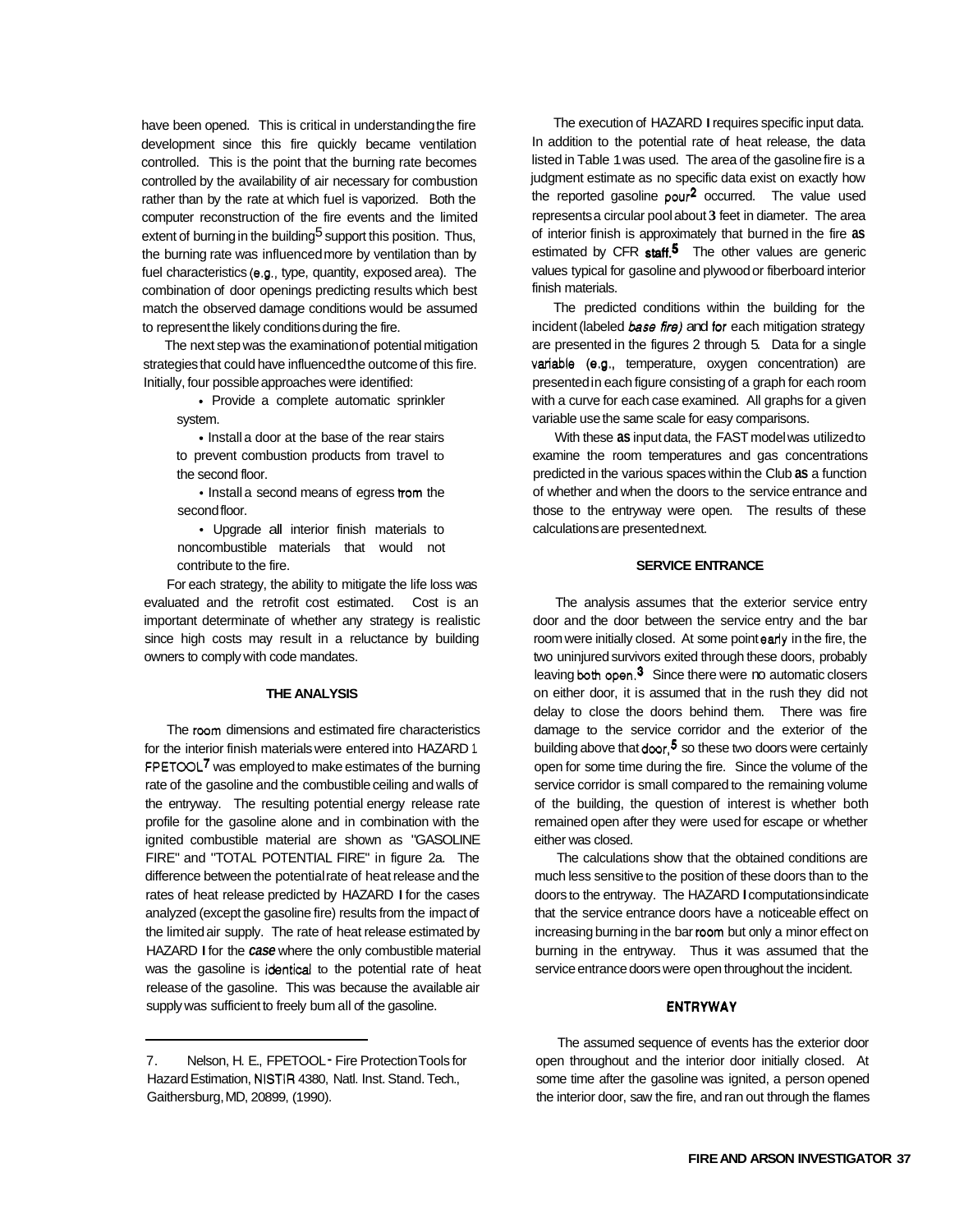(sustaining serious bums but surviving) leaving the door open.<sup>3,4</sup> The fire damage to the entryway was severe and there was also fire damage to the building exterior over this door.

Simulations with the exterior entryway door closed showed rapid fire starvation due to lack of oxygen, even if the service entrance doors were both open. Since this is inconsistent with the physical evidence, **the** analyses were based on **the** *case* where **the** exterior entryway **door** was open throughout the incident5

The injured survivor confirmed that **the** inner door was initially **closed.<sup>3,4</sup> But it is of interest to determine at what** point in the fire development he opened that door. It is assumed that if he ran through the *entryway* while the gasoline was burning, he would have picked up burning gasdine on his shoes, and would have received bums **to** his legs. He did not,  $4$  Thus, it was assumed that he moved through the entryway after the gasoline bumed out - by our estimates, about **90 seconds** *("8').* 

The FAST model was used to examine **the** impact of the inner door **being** opened at **60** *8,* **120 s,** and **180 s.** The primary effect of this door being opened at different times is to shift the point at which the fire's effects began to spread into the building. As discussed above, **the** door was probably not opened before **90 s.** If **the** door was opened as late **as 180 s, the** finish in **the** entry could have begun to burn out. Thus, to be more conservative, we assumed for calculation purposes that **the** inner door was opened at about **120 s** after the gasoline was ignited.

## **BASE FIRE SCENARIO (HAZARD I CASE** - **BASE FIRE)**

The simulations presented thus far were used to identify the likely positions of the exterioor doors, and therefore **the**  ventilation **conditions** present in the building during the incident. On this basis the following conditions were assumed for the balance of the **study.** 

> **<sup>9</sup>**the exterior **door** to the entryway was open throughout,

> • the door from the entryway to the bar was initially dosed, but was opened *at* about **120**  seconds (after ignition of the gasoline), and

> • both doors to the service entrance were open throughout the incident.

Under these base conditions, occupants of the second floor **room** were **predicted** to have been physically incapacitated by toxicity (a combination of high carbon monoxide and low oxygen in **the** presence of **COP)** at about **5** minutes; a result that is consistent with the number of victims that died without apparent attempts to escape. At that time, predicted temperatures on the second floor were still low. Further, **as** has been demonstrated experimentally8 the operation of a sprinkler at **the** top of a **stairs** would **cool** the **gases** even further but with no effect on the *CO,* CQ, **or** oxygen. Prediction of **such** *effects* of sprinklers is beyond the current capabilities of the models used in this analysis.

## **MITIGATION STRATEGIES**

Once the base scenario was derived, the potential benefits of the four, previously identified mitigation strategies **couki** be examined. These *are* presented in the following **sections.** 

## AUTOMATIC SPRINKLERS

While the building had a partial sprinkler system on the second floor, it played only a minor role in this fire since it was so far removed from **the** actual fire. If **the** building had been protected by a complete (operational) sprinkler system, the fire likely would have been extinguished in the entryway. While it is not currently possible **to** demonstrate this with **the**  models, there **are** test **data9 for** a very similar condition, a gasdine spill in **the** entryway to an apartment, in which rapid extinguishment was achieved. There **are** routines in FPETOOL<sup>7</sup> that estimate the activation time of sprinkler heads. The FPETOOL routine FIRE SIMULATOR indicates that a traditional sprinkler head in the entryway would have activated in about 7 **seconds** following ignition of **the**  gasdine.

## DOOR AT BASE OF REAR STAIRWAY (HAZARD I CASE - REAR STAIRWAY **DOOR)**

The principal avenue of smokdgas **trawl** impacting the second floor occupants was **the** rear stairway. If this stair had been cutoff by the addition of a door with an automatic closer at the bottom, this path would haw been reduced **to**  whatever leakage might have existed around that door. However, this solution would have required that the occupants "ride out **the** fire,' and that **the** fire department could respond and extinguish it before any structural failure.

To examine this strategy, a **(dosed)** solid wood door at the first floor entry to the stair was assumed. An effective crack width of 1/2 inch  $(1.3 \text{ cm})$  was assumed over the height of **the** door to represent the gap to **the** frame. The simulation run for these conditions showed a reduction in the

8 Stairwell Sprinkler Systems, NBSlR **81-2202,** Natl. Inst. Stand. Tech., Gaithersburg. MD, **20899, (1981).**  9. DiCicco, P., Full-scale Fire Tests on Row-frame Residential Buildings, *Symposium on Fu//scak Fire Tests in Research and Development,* Armstrong World Industries, Lancaster, PA, **(1974).**  Cooper, L. Y. and O'Neill, J. G., Fire Tests of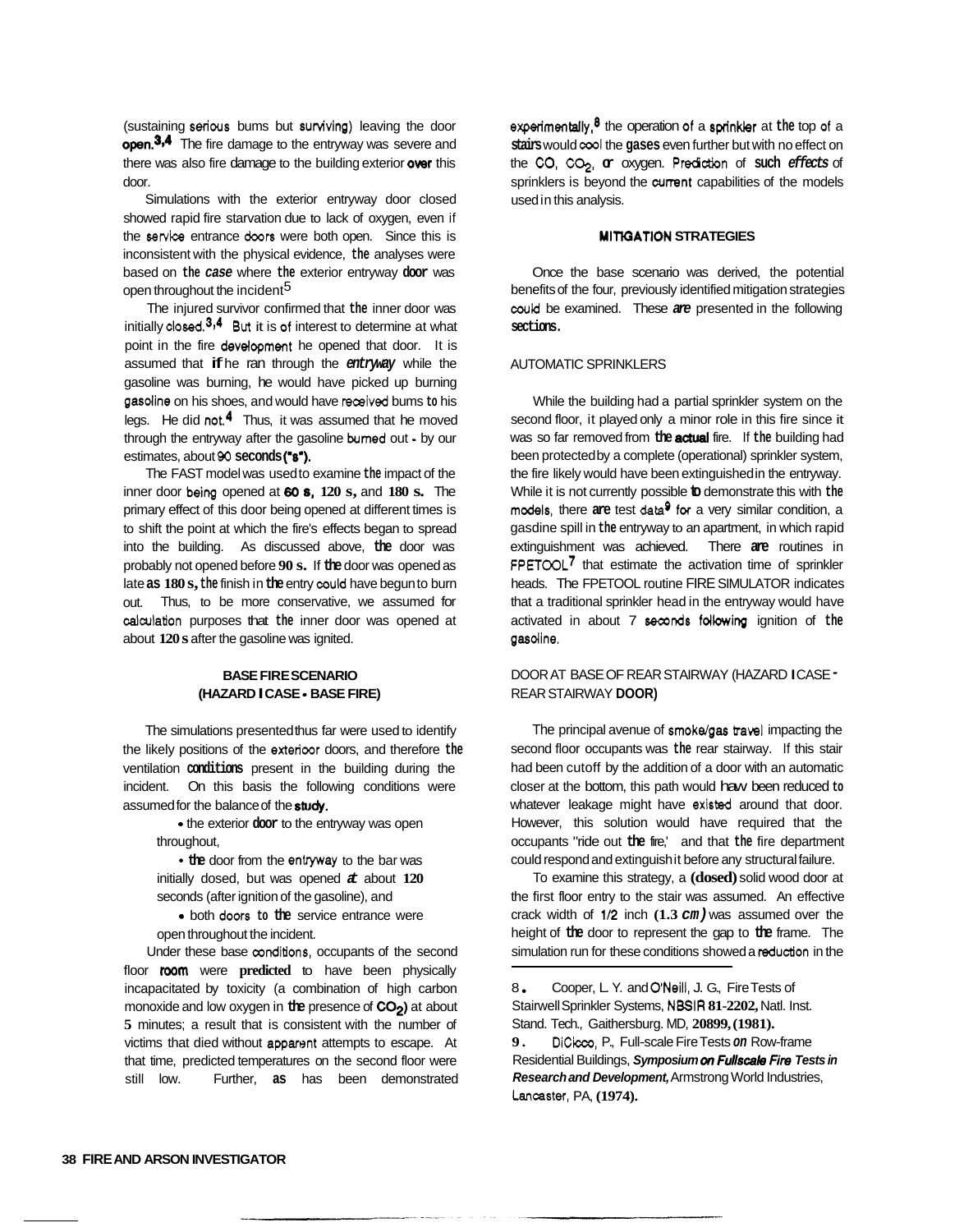predicted temperatures within the rear stairway and the second floor (figure **1, d & e)**, as expected. The temperature of the first floor bar (figure IC) was also lower, as less flow up the stairs reduced the ventilation rate through the front door reducing the oxygen (fig 4, a *8* c) and **the** burning rate (fig 2, a *8* c) in both the entry and the bar. The CO levels upstairs (fig **Se)** were significantly lower and the levels on the first floor (fig 5c) were reduced due to the lower burning rate.

### SECOND EXIT

#### STAIRWELL) (HAZARD I CASES - FIRE ESCAPE AND ENCLOSED EXIT

The third mitigation strategy involved the addition of an independent, second exit from the upper floor. This would likely be located in the front (street) side as either an exterior, open fire escape with a drop down ladder, or as an interior, enclosed exit stairway descending in the service entry area.

The difference between these two is more than just the additional cost of the latter. Opening a second floor door to a fire escape would have changed the ventilation pattern in the building, possibly resulting in a significantly increased flow up the rear stairs to the second floor, making occupant survivability worse. Thus, both arrangements were examined with the model. The results of the predictions showed similar results with respect to each of the examined parameters. In both cases, opening of the egress door on the second floor results in increased flow up the back stairs with an attendant increase in the temperature (fig le) and CO levels (fig **Se),** and decrease in the oxygen on the second floor (fig 4e). However, these effects were somewhat greater in the case of the fire escape than for the enclosed exit stair since its direct opening to the outdoors allows more flow.

The FPETOOL routine EGRESS estimates that it would take between 2 and 5 minutes to evacuate the **87** second floor occupants using a single exit, depending on the width of the exit stairs. The 2 minute evacuation time is for a 44 inch wide stair and the 5 minute time is for 22 inch wide treads. These are the minimum widths permitted by the Life Safety  $Code<sup>10</sup>$  for stairways and fire escapes respectively. The amount of delay between the time of fire initiation and when most of the occupants would start to evacuate then becomes a crucial unknown. To reach safety the occupants would have to be able to egress before being incapacitated at about 290 **s** (by toxicity). That is within about **3** minutes after the inner door of the entryway is opened. A narrow fire escape would have likely resulted in a constriction at the top tread that would have prevented some of the occupants from escaping even if evacuation started **as** soon as the fire burst into the bar room. Wider stairs would improve the situation but the degree of success would depend on the speed of start-up of evacuation. In the case of a 44 inch wide stair the combination of the HAZARD I data and the EGRESS routine indicate that it would have been necessary for the occupants *to* **start** evacuation within about **3** minutes of ignition (1 minute after the inner **door** was opened.)

If the additional means of egress was combined with the door for the back **stairs,** sufficient egress time would be available for all occupants, but notification to begin evacuation becomes an even more important issue in the absence of an automatic fire alarm system.

## NONCOMBUSTIBLE INTERIOR FINISH (HAZARD I CASE - GASOLINE FIRE)

The last strategy involves the replacement of the combustible ceiling and walls with noncombustible interior finish materials. This would have the effect of limiting the fire to the original gasoline spill. If run with the same assumption that the inner door from the entryway was closed until after the gasoline bums out, then the conditions in the rest of the building remain at ambient throughout the incident. Thus, we examined this case as if this door was open from the point of ignition, resulting in the prediction of elevated conditions in the building during the first **120 s** not present in the other scenarios due to the closed door between the entryway and bar.

When this scenario was run in the model, the results indicated that temperatures (fig **l),** CO (fig **5),** and oxygen concentrations (fig 4) remained tolerable throughout the fire. Only a person in the entryway would have experienced lethal conditions, from bums. With both doors to the entryway open, the gasoline fire had sufficient air to bum out without producing flames out either door, so ignition of furniture in the bar would be unlikely. But if the fire had involved the contents of the bar (e.g., if the fire was started in the bar), some life loss would be likely, even with noncombustible finish.

#### COST ESTIMATES

Rough estimates of the retrofit costs of each of these mitigation strategies were made using typical construction cost handbooks to assist in evaluating the degree to which each would be realistic to enforce on such clubs. The estimates developed11 were:

> **Automatic Sprlnklers** - *\$6000*  **Door for Rear Stalmay** - **\$300**

 $10.$ National Fire Protection Association, Quincy, **MA,** 1988. Life *Safety* Cock, NFPA Standard **101-1988,** 

 $11 -$ Scheduling, Dodge Building Cost Services, McGraw-Hill Publishers, New **York,** NY, **(1979).**  Dodge Manual for Building Construction Pricing and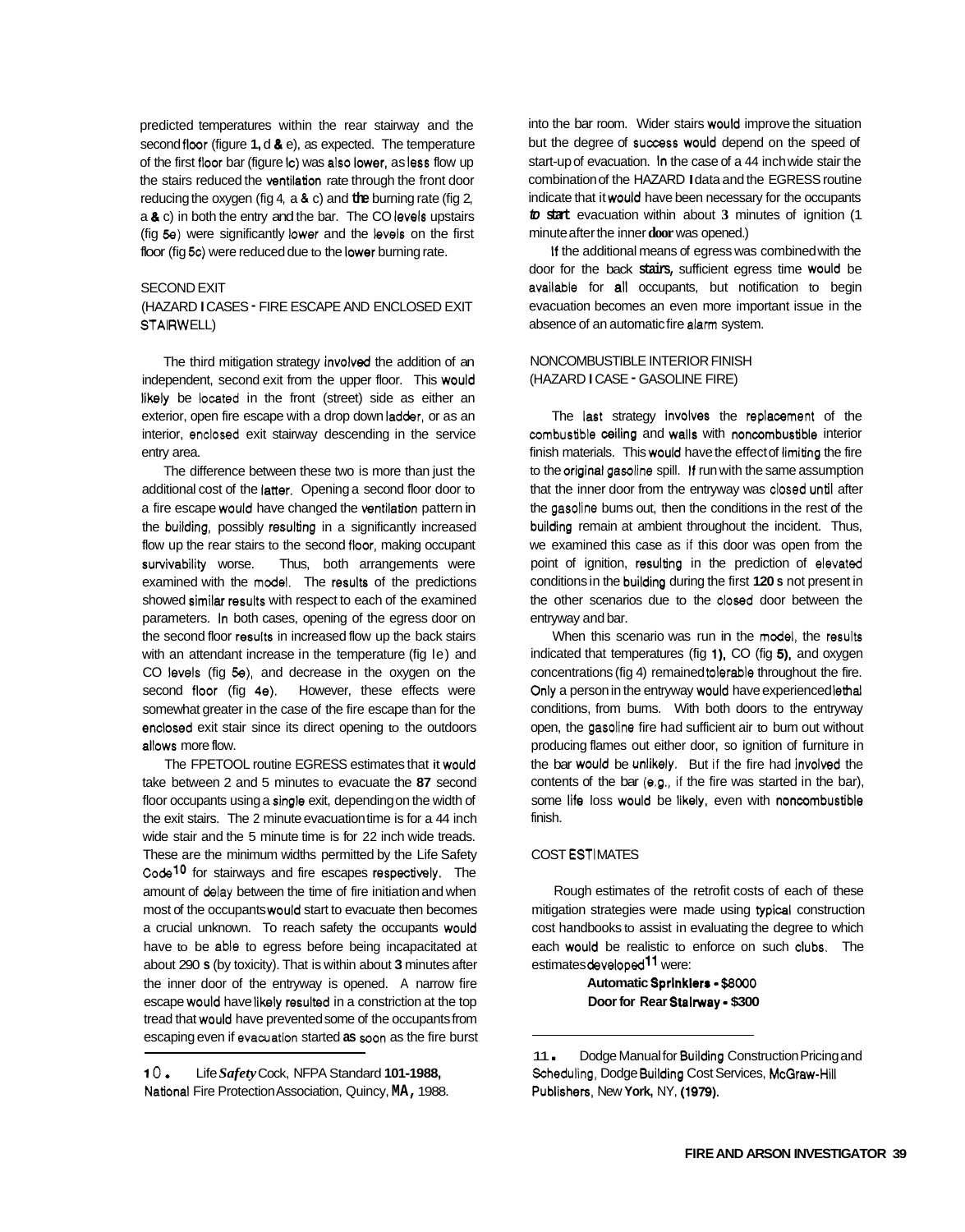

 $\frac{1}{2}$ 

Figure 1 - Floorplan drawings of the Happyland Social Club

**40 FIRE AND ARSON INVESTIGATQR**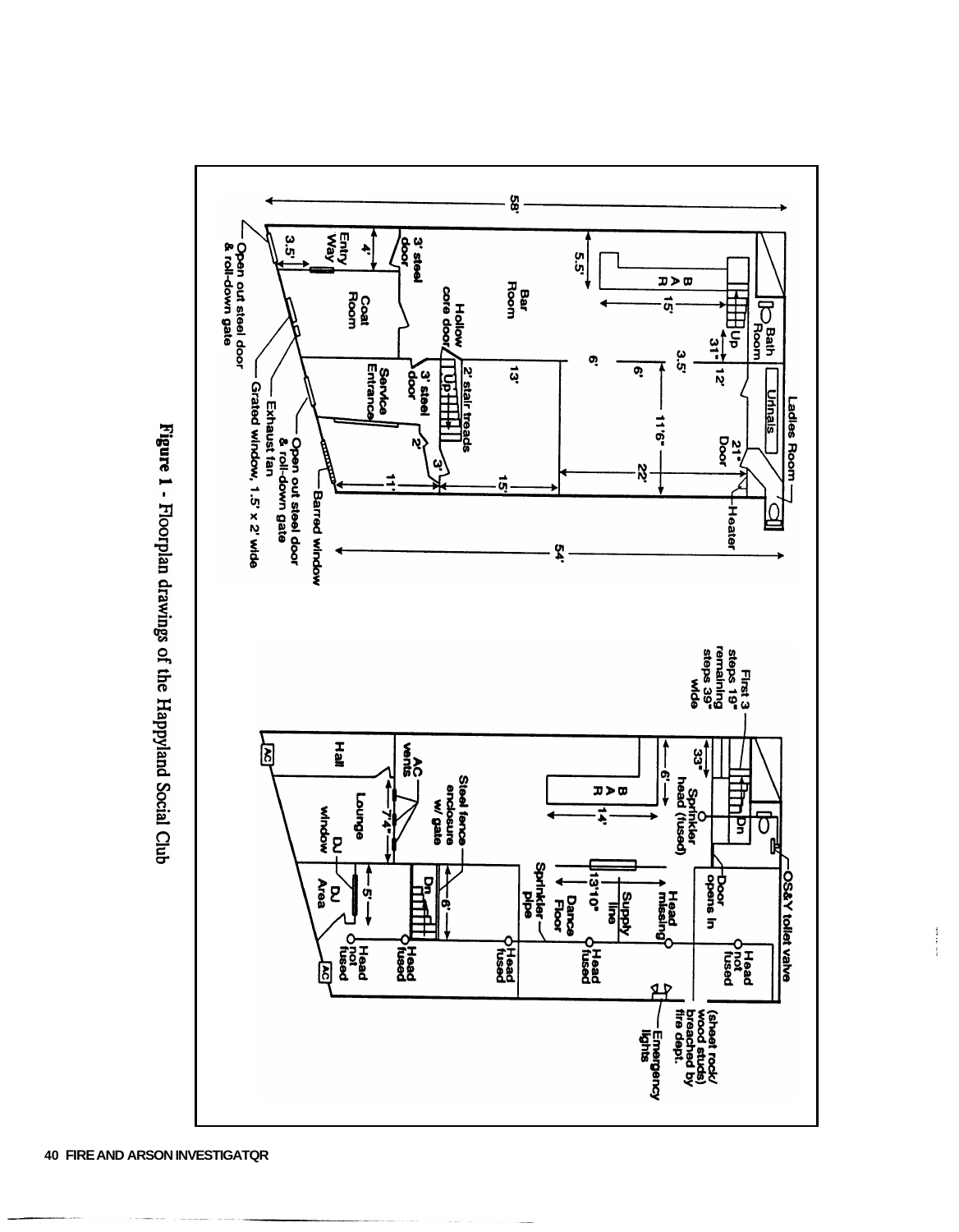<span id="page-8-0"></span>

| Time (sec) to<br>incapacitation<br>(death)                            | <b>Base Case</b><br>Fire               | Noncombust-<br>.Interior<br>Finish               | Door on Rear<br>Stairway                                                                                                                                                                                                                                                                                                                                                                                                                                                                                                                                                                        | Fire Escape                          | Exit Stairway                        |
|-----------------------------------------------------------------------|----------------------------------------|--------------------------------------------------|-------------------------------------------------------------------------------------------------------------------------------------------------------------------------------------------------------------------------------------------------------------------------------------------------------------------------------------------------------------------------------------------------------------------------------------------------------------------------------------------------------------------------------------------------------------------------------------------------|--------------------------------------|--------------------------------------|
| Entryway<br><b>FLUX</b><br>TEMP2<br>FED <sub>2</sub><br>FED1          | 30<br>30<br>40<br>60(100)              | 30<br>40<br><b>NR</b><br>60(100)                 | 30<br>30<br>40<br>60 (100)                                                                                                                                                                                                                                                                                                                                                                                                                                                                                                                                                                      | 30<br>30<br>40<br>60 (100)           | 30<br>30<br>40<br>60(100)            |
| Service Entr.<br><b>FLUX</b><br>TEMP2<br>FED <sub>2</sub><br>FED1     | 160<br>210<br>290<br><b>NR</b>         | <b>NR</b><br><b>NR</b><br><b>NR</b><br><b>NR</b> | 160<br>240<br>240<br><b>NR</b>                                                                                                                                                                                                                                                                                                                                                                                                                                                                                                                                                                  | 160<br><b>NR</b><br>350<br><b>NR</b> | 160<br><b>NR</b><br>380<br><b>NR</b> |
| 1st Floor Bar<br><b>FLUX</b><br>TEMP2<br>FED <sub>2</sub><br>FED1     | 140<br>200<br>200<br>280 (420)         | <b>NR</b><br><b>NR</b><br><b>NR</b><br><b>NR</b> | 140<br>170<br>170<br>200 (230)                                                                                                                                                                                                                                                                                                                                                                                                                                                                                                                                                                  | 140<br>200<br>210<br>270 (290)       | 140<br>180<br>210<br>290 (320)       |
| <b>Back Stair</b><br><b>FLUX</b><br>TEMP2<br>FED <sub>2</sub><br>FED1 | 200<br><b>NR</b><br>270<br>350 (480)   | <b>NR</b><br><b>NR</b><br><b>NR</b><br><b>NR</b> | <b>NR</b><br><b>NR</b><br><b>NR</b><br><b>NR</b>                                                                                                                                                                                                                                                                                                                                                                                                                                                                                                                                                | 200<br>270<br>260<br><b>NR</b>       | 200<br>270<br>270<br>300 (NR)        |
| <b>Second Floor</b><br>FED <sub>2</sub><br>FED1                       | 320<br>390 (520)                       | <b>NR</b><br><b>NR</b>                           | <b>NR</b><br><b>NR</b>                                                                                                                                                                                                                                                                                                                                                                                                                                                                                                                                                                          | 290<br>340 (460)                     | 300<br>360 (460)                     |
| Exit Stair<br>FED <sub>2</sub><br>FED1                                | <b>NA</b><br><b>NA</b>                 | <b>NA</b><br><b>NA</b>                           | <b>NA</b><br><b>NA</b>                                                                                                                                                                                                                                                                                                                                                                                                                                                                                                                                                                          | NA<br><b>NA</b>                      | 340<br>420 (590)                     |
| cases.<br>at 240 s.                                                   | $NR =$ limiting condition not reached. |                                                  | FED1 is Fractional Effective Dose based on NIST toxicity model.<br>FED2 is Fractional Effective Dose based on Purser toxicity model.<br>TEMP2 is limit for convected temperature based on Purser model for incapacitation.<br>FLUX is the threshold of 2nd degree burns to exposed skin causing incapacitation.<br>$NA$ = not applicable since the exit stairway was not present in other than exit stairway<br>FLUX and TEMP2 were not applied to the second floor nor the exit stairwell because<br>of the operating sprinkler at the top of the back stairs, which was predicted to activate |                                      |                                      |

|  |  |  |  | Table 2 - Summary of Occupant Tenability |
|--|--|--|--|------------------------------------------|
|--|--|--|--|------------------------------------------|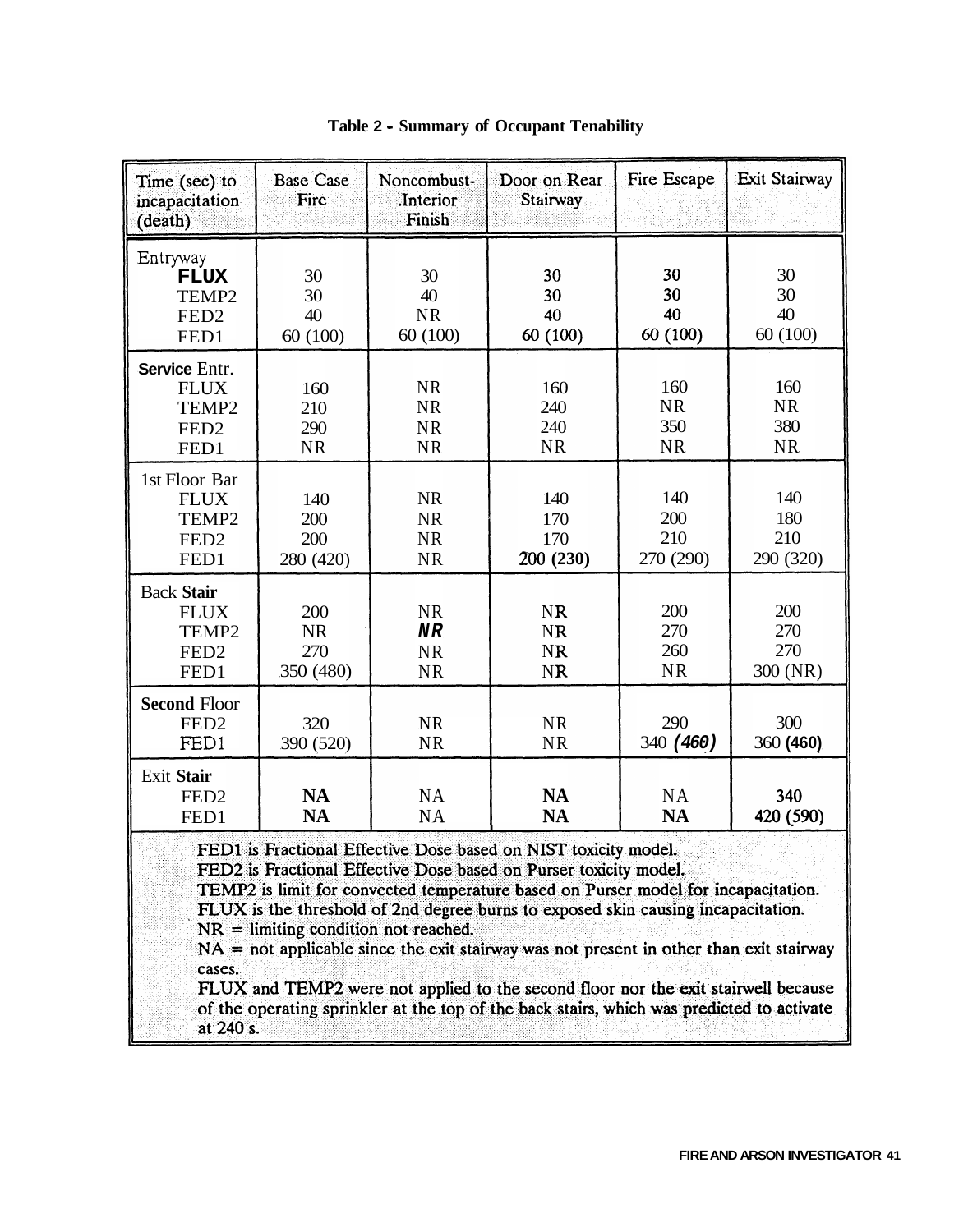<span id="page-9-0"></span>

Figure 1 - Predicted Upper Layer Temperatures

**42 FIREAND ARSON INVESTIGATOR**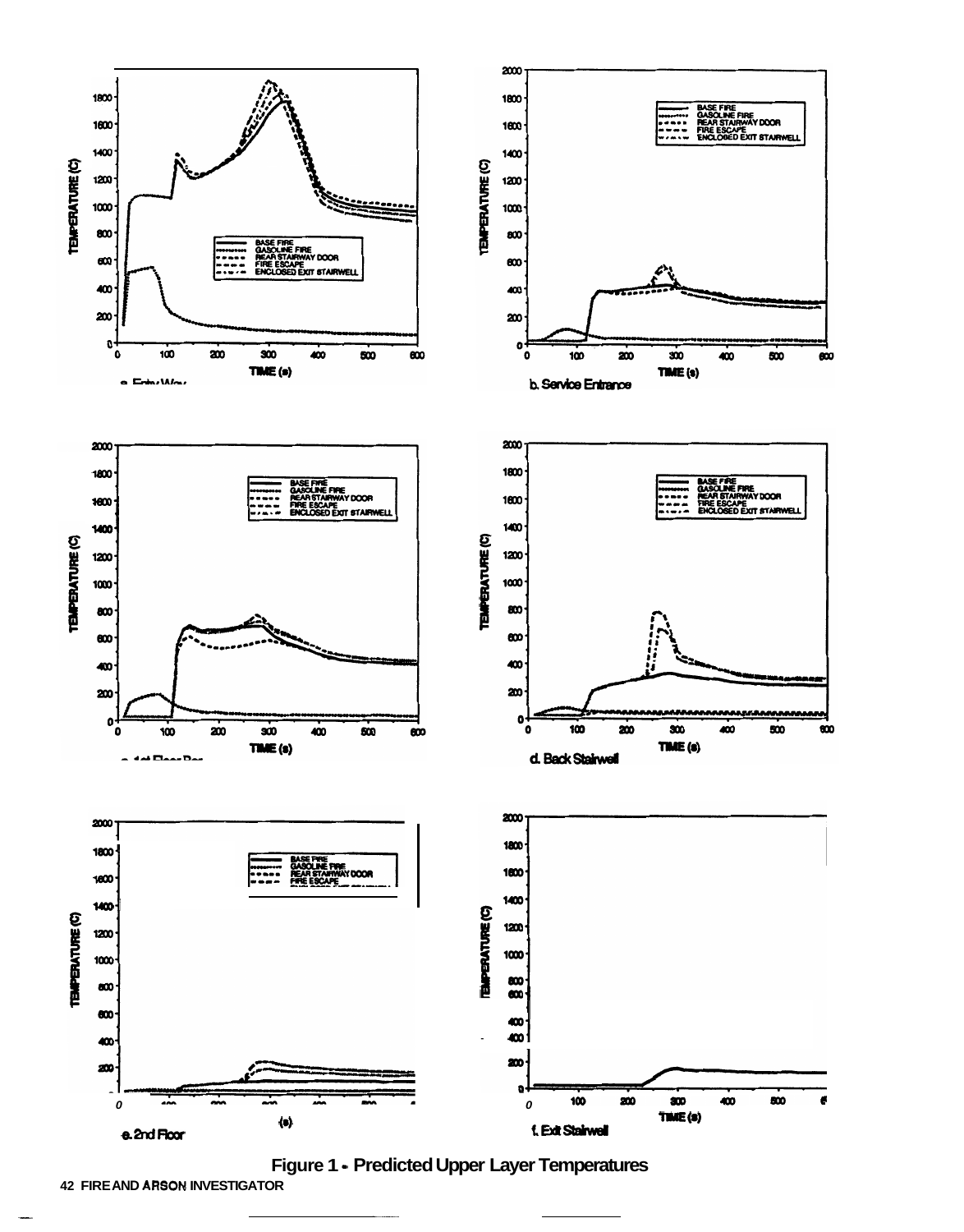

Figure 2 - Predicted Energy Release Rates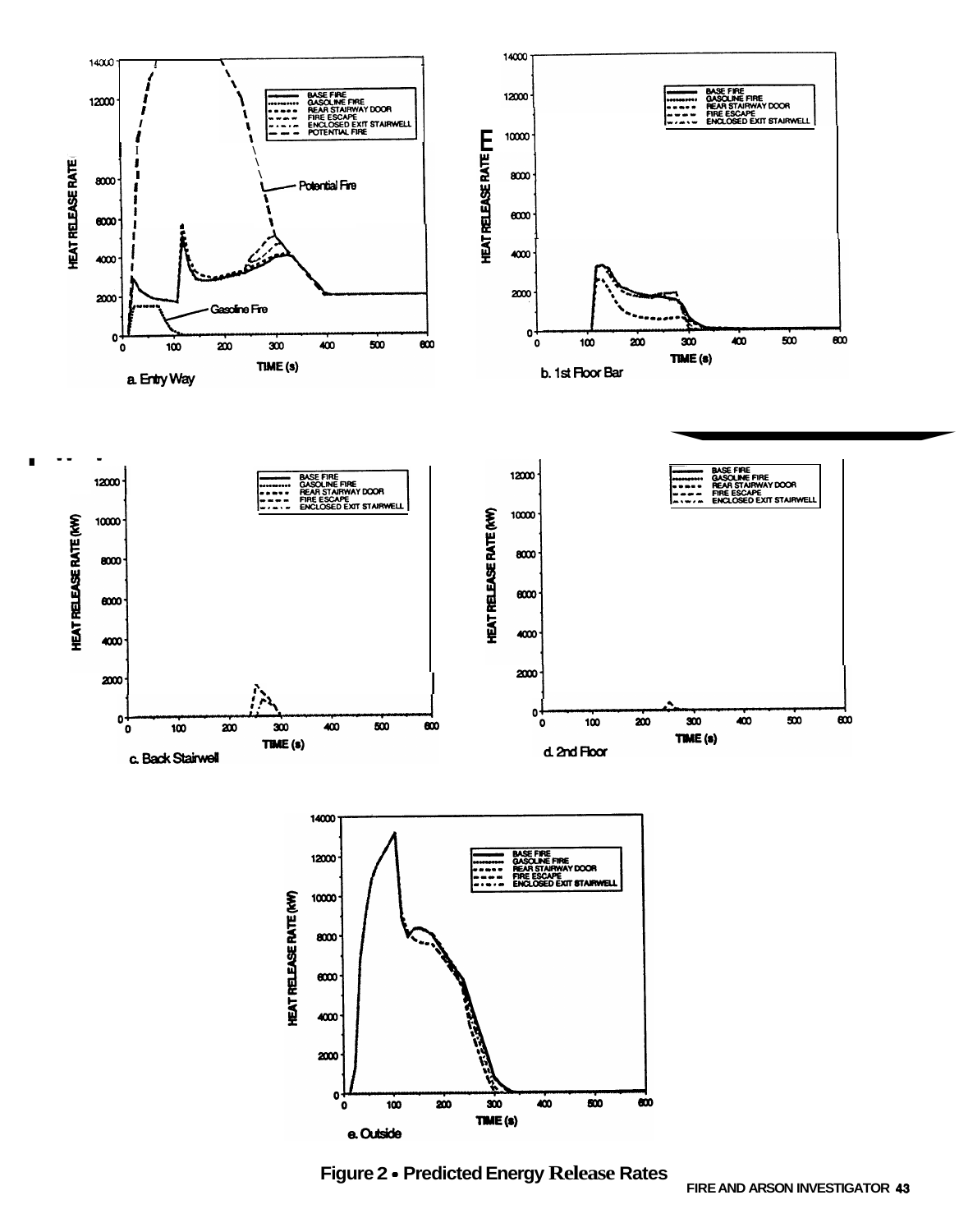

**44 FIRE AND ARSON INVESTIGATOR** 

Figure 3 - Predicted Layer Height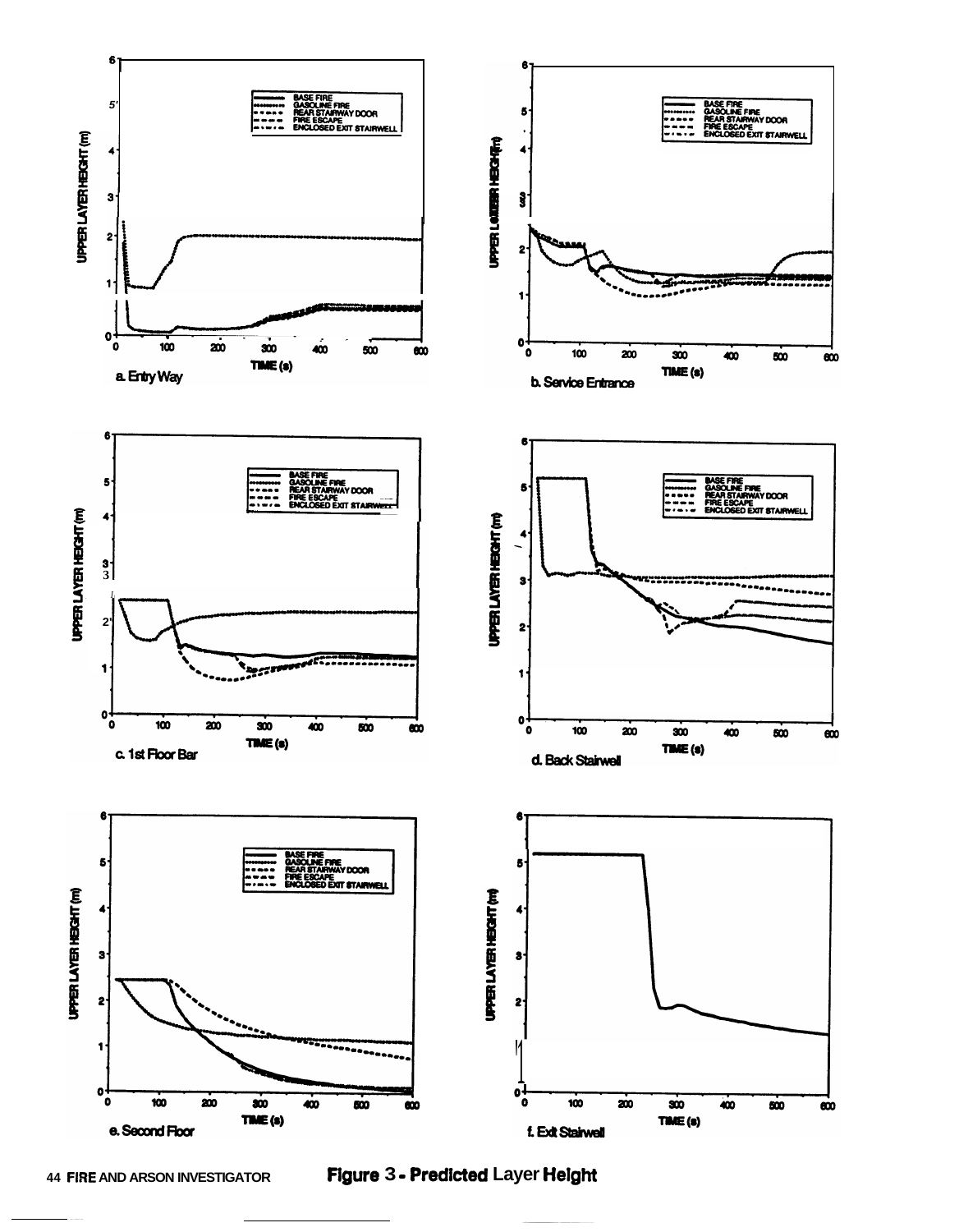

Figure 4 • Predicted Oxygen Concentrations

FIRE AND ARSON INVESTIGATOR 45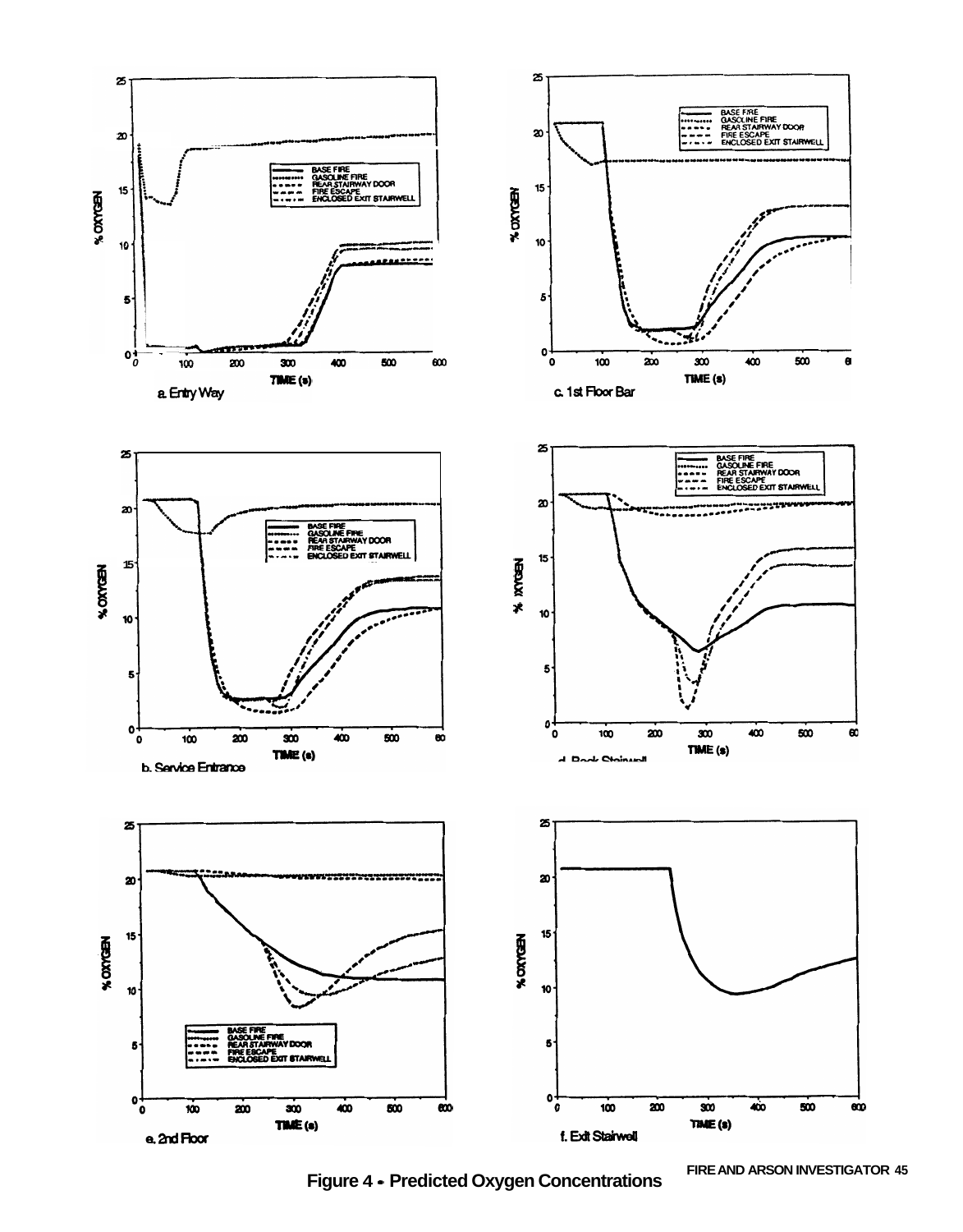

Figure 5 - Predicted Carbon Monoxide Concentrations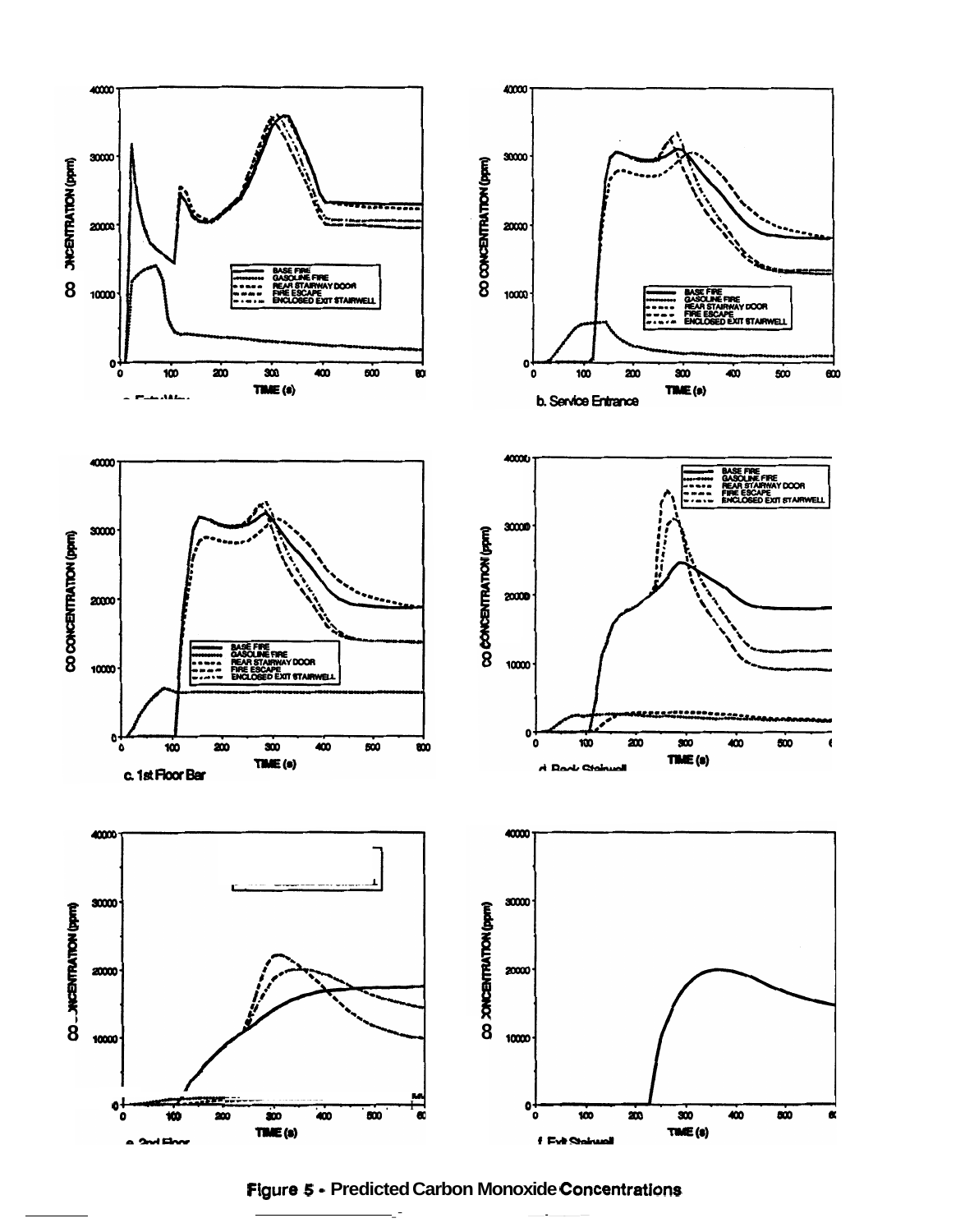## **Table 1** - **Assumed Fire Characteristics at Peak Burning**

<span id="page-14-0"></span>

|                                                                | Gasoline                  | Interior Finish <sup>*</sup> |  |  |  |
|----------------------------------------------------------------|---------------------------|------------------------------|--|--|--|
| Area                                                           | $0.75 \; \mathrm{m}^2$    | 64.5 $m^2$                   |  |  |  |
| mass loss/unit area                                            | $0.045 \text{ kg/m}^2$ -s | 0.03 $\text{kg/m}^2$ -s      |  |  |  |
| <b>Heat of Combustion</b>                                      | 44 MJ/kg                  | 12 MJ/kg                     |  |  |  |
| $CO/CO2$ Ratio                                                 | .005(.5)                  | .005(.5)                     |  |  |  |
| $C/CO2$ Ratio                                                  | 1.0                       | 1.0                          |  |  |  |
| Limiting Oxygen Index                                          | $1\%$                     | 1%                           |  |  |  |
| Values which were modified after flashover are in shown in (). |                           |                              |  |  |  |

3/16 inch thick plywood wall panels and low density fiberboard ceiling material.

**Second Exlt** - **\$2000** (fire escape), \$6000 (enclosed stair)

**Non Combustible Interior Finish - \$3000** 

## **SUMMARY OF OCCUPANT IMPACTS**

Once all of the simulation runs were completed the TENAB model from HAZARD I was used to evaluate the time to incapacitation and lethality for each room in the building for each condition examined. These predicted results are presented in [table 2.](#page-8-0) A complete explanation of the calculations on which these predictions is contained the HAZARD Idocumentation.<sup>1</sup>

These represent estimates of time to physical incapacitation (or death) for a normal adult within, and not moving from, the indicated room from the time of ignition of the fire in the entryway. The Purser models<sup>12</sup> are based on incapacitation experiments with monkeys and do not attempt to predict lethality. The NlST model is based on lethality experiments with rats, and estimate incapacitation. Persons who are physically incapacitated will remain stationary and will die unless rescued before lethal conditions are reached.

#### **CONCLUSIONS**

While we believe that the descriptions of the course of the fire provided by HAZARD I are representative of the actual conditions which occurred, it is important that they be verified to the maximum extent possibleagainst all data

obtained in the investigation, induding witness statements. In the course of this analysis the authors had no access to official reports or statements of witnesses, nor were any samples taken or physical tests run. The primary information source was articles in the press.

Based on the analysis reported herein, the following condusions have been reached.

> **1.** HAZARD I predicted conditions quite similar to those reported for the actual incident, including times to and cause of death for the building occupants consistent with observations.

> 2. Calculations indicate that an automatic sprinkler head in the entryway would have promptly actuated and most likely prevented the spread of lethal conditions from the entryway into the rest of the dub.

> **3.** A second means of egress might have reduced the toll, but probably would not have eliminated all of the fatalities. The degree of success would be a function of the speed of recognition of the danger and promptness of the start of evacuation; and is highly coupled to the width of the stairs.

> 4. Protecting the back stairs would have provided additional safe time for occupants of the second floor, but the structural integrity of the building would then become a crucial factor.

5. Noncombustible interior finish *appears* to be the least  $\cos t$ y strategy for limiting the life loss in *this* incident. By limiting the fuel available to the gasoline spill, the impact of the fire on the building occupants would have been minimized. However even with noncombustible finish, if the fire had involved the contents of the first floor bar some life loss would have been likely.

<sup>12.</sup>  Products, Chapter **3** in the *SFPE* Handbook of Fire *Protection Engineering, C. L. Beyler, ed. National Fire* Protection Association, Quincy, **MA** (1988). Purser, D. A., Toxicity Assessment of Combustion